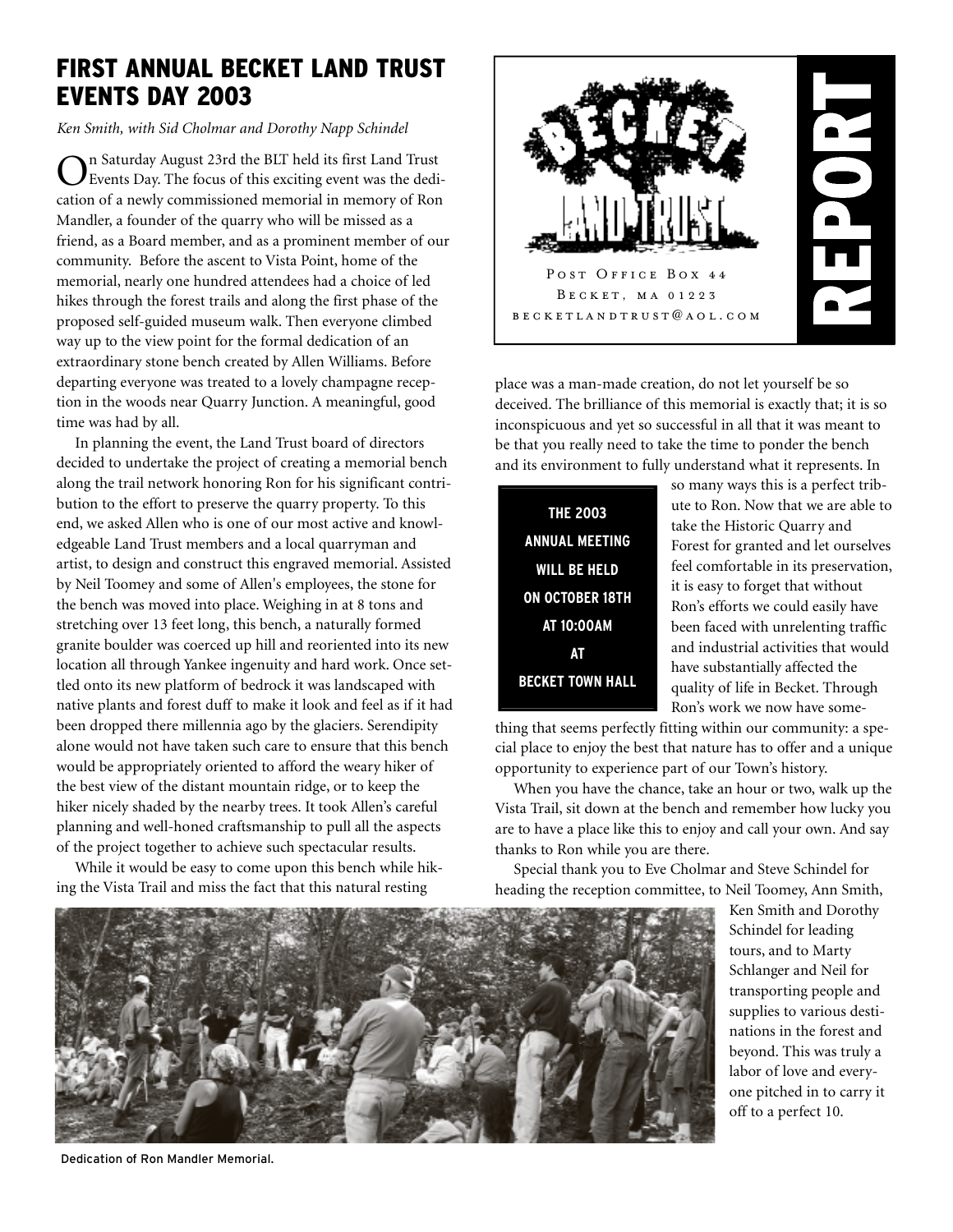### BECKET LAND TRUST HISTORIC QUARRY MUSEUM UPDATE 2003

*by Dorothy Napp Schindel, Coordinator of Historic Interpretation*

This past year has been a very exciting and busy one for the Historic Quarry Museum Team. Last summer we mounted our very first exhibit in conjunction with Becket Arts Center's Earth Art event - a celebration and exhibition highlighting creations emanating from the earth. Our portion of the exhibit, entitled: Preserving the Historic Quarry: A Work in Progress, featured two major displays. The first presentation was a social history room filled with maps, a model, and a plethora of photographs and news clippings given to us by various people from the community and beyond. The photographs and clippings documented aspects of life in the village and work at the quarry during a one hundred year period. A highlight of this history room was a video presentation of the Oral History interviews completed to date. The second exhibit featured a full array of actual artifacts housed under plexiglass with descriptive narratives, signage, and in some cases technical drawings completed by Sharon Hughes.

This museum quality exhibit was further enhanced by photographs of the quarry taken by Matt Kierstead and David Stein. A highlight of the presentation was the presence of the Sullivan Drill and the Headache Ball, placed strategically outside the arts center for all to see and touch. These two objects now grace our new parking lot. As an addition to the exhibit, Allen Williams showed his granite sculpture and demonstrated stone cutting techniques, while an informative tour he had previously led at the quarry was projected for all to see. Tours of the actual grounds were given simultaneously. This event served to launch the Quarry Museum and inspire us to continue on our mission to preserve the historic quarry and make its history and many splendors accessible to the public. I want to especially thank the expert exhibition team that I was so lucky to work with in the mounting of this enormous project: Eve Cholmar, Dan Woiski, Sharon Hughes, and Stephen Schindel, and to the members of the Becket Land Trust board for their support and guidance.

In our quest to enable the public to learn about the quarry, we are happy to announce that we have received grants from Highland Communities Foundation and Berkshire Taconic Foundation to create a self-guided walk through the site (see *Recent Grants Awarded to BLT*, page 4). We are presently identifying specific stopping points along a loop that will contain already existing trails as well as newly cut paths that will afford greater visibility and access to many of the artifacts and views. Phase One of the project will include narrative signage along this designated path. A highlight of this "walk" will be a visit to the partially restored wooden derrick, the largest on the property. A brochure and map will augment signage that will begin in the parking lot, go up the entry trail and into the quarry area itself. Future phases of the project will entail restoration of the Blacksmith's shop and other areas such as the block house, skeleton building and tunnel. We will be hiring an intern to help with research and identification.

Since our last Newsletter, the on-going Oral History project

(as mentioned above) under the direction of Eve Cholmar, has continued with its charge to interview and identify key players in the life of the quarry. Along with Dan Woiski, our videographer and documentation expert, we have interviewed Arthur Wilander and Jack Winn. Both had a wealth of information that they were willing to share with us. Arthur is a Chester native of Finnish ancestry, who comes from a family of stone cutters. Many workers came from Finland to work in the quarries, bringing their cultural heritage, such as the language and saunas, with them. According to Art, almost every house in Chester had a sauna and there was one at the quarry site also! The cutting and carving of the granite from the Hudson-Chester Quarry was done in Chester. Jack is the son of Johnny Winn who bought the Hudson-Chester Quarry in 1949. According to Eve, Johnny was an adventurous soul. Early in his life, he went to Kansas to learn how to fly. His teacher was Carl Lindbergh. We are most grateful to him because for many years he guarded the quarry making sure that no one would take any of the artifacts that were exposed and vulnerable. These artifacts are now the foundation of the museum we are planning. We have also been in touch with Elmer Linden, who now lives in North Carolina. He has sent us memoirs of his days as a young boy when his parents ran a boarding house at another quarry near ours. We are still trying to find information about the boarding house that accommodated workers at the Hudson-Chester Quarry. Please let Eve know if you have any information concerning our quarry, boarding house, sauna, the workers, etc. She can be reached at: 623-6040.

In addition, we have inaugurated public programming with a special event funded in part by the Becket Cultural Council (a branch of Massachusetts Cultural Council) that featured Davis Bates who gave an excellent storytelling program to the 4-6 graders (approximately 120 students) of the Becket School (housed in Dalton this past year). He wove information about the Becket quarries, the workers, the boarding house, Becket in general and the Hillowns into interesting stories. Davis also presented a similar program for the Becket Council on Aging, which included a lovely dinner.

As for the future, with guidance from Neil Toomey and Allen Williams our museum team continues to plow ahead in its mission to help people appreciate how the quarry and its workers were instrumental in the development of Becket and the Hilltown communities. At the same time we hope to provide a museum that will teach us about quarrying over a period that spanned pre-electricity through the industrial revolution into modern times. And, in addition to our self-guided on-site walk, we look forward to further explorations of indoor exhibit space and joint educational projects with the schools.

*Correction: In last year's Newsletter, we misstated the Mitchell relationships. Leslie is the son of Frank Mitchell, and grandson of John L. Mitchell. Paul and Malvina Frisbie, children of Charles Mitchell, are the grandchildren of William Mitchell.*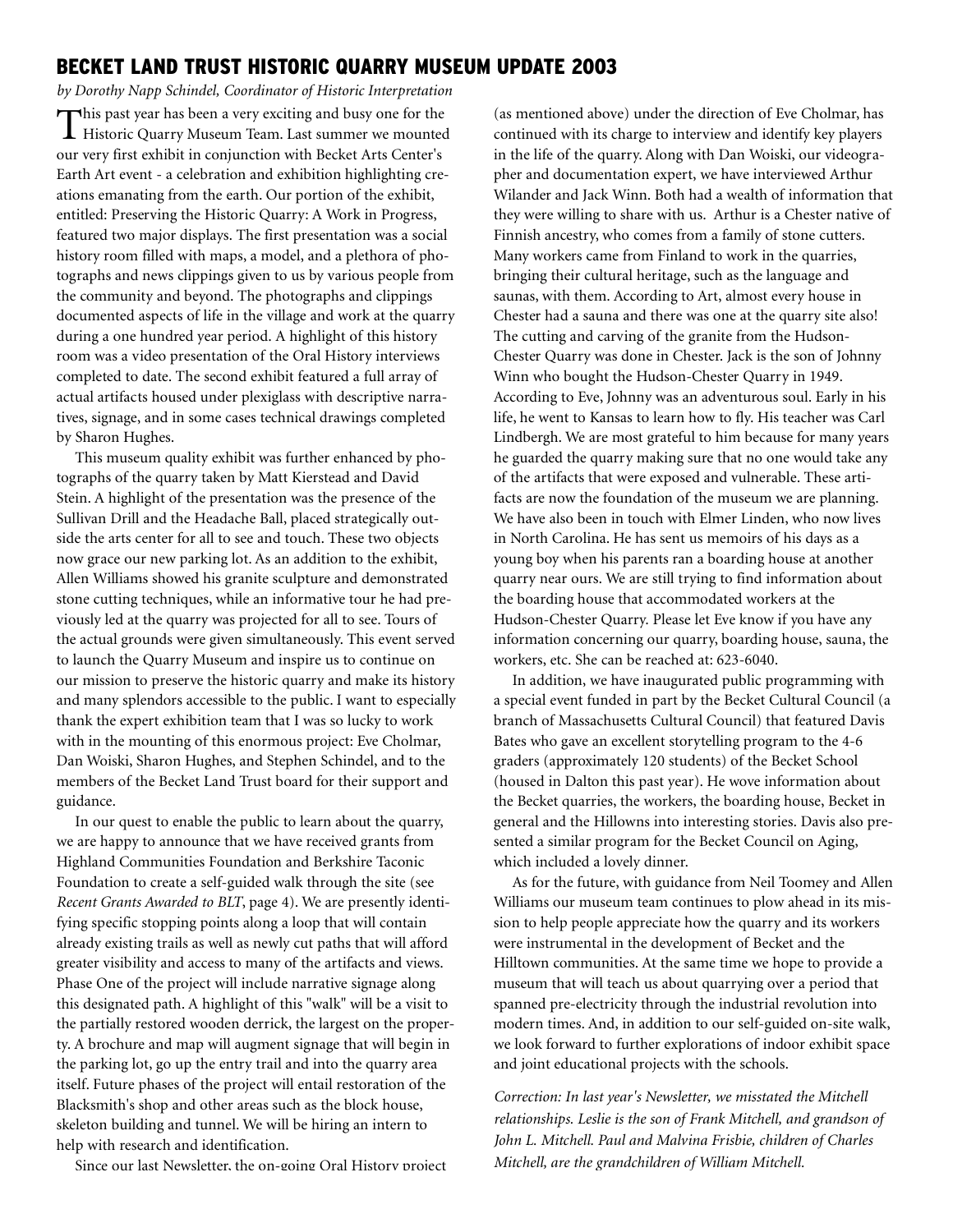### PRESIDENT'S LETTER STATE OF THE TRUST *Ken Smith, President*



The past year has been as exciting and<br>event-filled as previous years. The Trust is working on four general areas of interest and much progress has been made on each front. We have been active with the development of the Historic Quarry and we continue building hiking trails. Our land conservation efforts are moving forward with help from larger conservation groups. The fourth area of focus for

the Board of Directors has been addressing the issue of forest management and the creation of a management plan for our 300 acre property.

The Historic Quarry and Forest, of course, represents our most significant efforts and focus. Last summer we worked with the Becket Arts Center to present an EarthArt exhibit which was a forum for artists whose work is connected to nature. This event gave the Trust's Historic Committee the impetus to assemble the core of an on-going exhibit that tells the story of the Historic Quarry. This includes photos, videotaped oral histories and artifact and document displays. If you didn't have an opportunity to see our historic exhibit, you will have many more chances in the future. We have plans for upcoming display spaces; ultimately we intend to have permanent display space in town for this and other exhibits. Stay tuned for the Becket Land Trust Museum!

Of course, even without indoor exhibit space, there is plenty of opportunity to view some of our historic artifacts. Near the entrance to the quarry, on the parking lot island, you can see an antique Sullivan drill on its tripod and a headache ball with lifting chain.

Work continues on the renovation of the still-standing guy derrick. Last year we cleared out the rotten footing, removed the old bull wheel and outfitted a replacement boom. Last winter a new bull wheel was fabricated and we are now installing it under the mast. Ultimately the derrick will be rigged and staged in a configuration that will illustrate how this tremendous piece of equipment was capable of lifting a 40 ton block of granite.

As anyone who went hiking at the quarry last year knows, parking had always been a problem. But it is no longer. Please see the article in this newsletter describing process by which our parking area was created. Of course, if you have any occasion to s peak with John Guachione or Ed Williams, please be sure to thank them for their tremen dous contribution to the community.

Now that there is plenty of parking for the Quarry, be sure to take a walk along the newly expanded hiking trails. We have several additional miles of trails open and more that are still under construction. In early July of 2003 we benefited from the hard work of an Americorp crew. Six volunteers put in over 200 hours of backbreaking labor cutting new trails. We are in the process of marking these trails and updating our maps.

Meetings with The Nature Conservancy and Berkshire Natural Resources Council have helped us move forward on our conservation efforts beyond the Quarry property. We are sensitive to the rural character and beauty of Becket and are working to find ways to protect and preserve our town. We are developing a plan and policy which will guide us in identifying vulnerable properties and establishing a process whereby we can take action to conserve these areas. If you are a landowner and want to learn more about conservation, please contact us at BecketLandTrust@AOL.com.

Earlier this year we received a grant from the Massachusetts Forest Stewardship Program for \$3030. The funding went towards creating a management plan for our 300 acre property. We have identified six zones within the lot and are considering the best approach for executing the recommendations of our forester. It is our goal to responsibly manage the forest resource while maintaining a balance of multiple and often conflicting criteria. As a conservation group we want to provide a model for how landowners can promote healthy forest growth, encourage wildlife habitat and at the same time realize at least some of the potential of the timber value on their land. It is our intention to maintain the natural beauty of our forest and at the same time encourage healthy and diverse flora and fauna growth.

We want to establish a demonstration forest where landowners can visit and see first hand what a variety of land management techniques mean and how those techniques effect the appearance of the forest. Please contact the Trust if you are interested in learning more about our management plan.

In addition to the Forest Stewardship Grant, we have received two other grants in 2003. The Berkshire Taconic Foundation and The Highlands Community Initiative granted us \$1000 and \$3000 respectively for the Historic Quarry interpretive trail planning. We sold a building lot that had been donated to the Trust many years ago as a capital asset. We are pleased to note that the lot was purchased by an abutter who is interested in keeping it as open space. The proceeds from the sale will be used for many of the efforts already underway.

As we look forward to the coming year and beyond, we are hopeful that the Land Trust will continue to develop into an important community resource. Our success at providing outdoor recreational opportunities, historic education and research and land conservation will give us the momentum to continue to grow and prosper. We are a healthy and vibrant organization that has an excellent track record for obtaining funding sources for all of our diverse activities. Please note, however, that none of the grants we receive can be used for the general expenses of the Trust. We rely solely on the support of our membership to provide the funding for our administrative costs. Your donations are necessary for our continued success. Each year we benefit from hundreds of hours of volunteer time provided by dozens of people. I would like each one of them to know how greatly appreciative the Board of Directors is to them for the wonderful work and services they generously give to the Trust. Without them, we would be nowhere. Thank you.